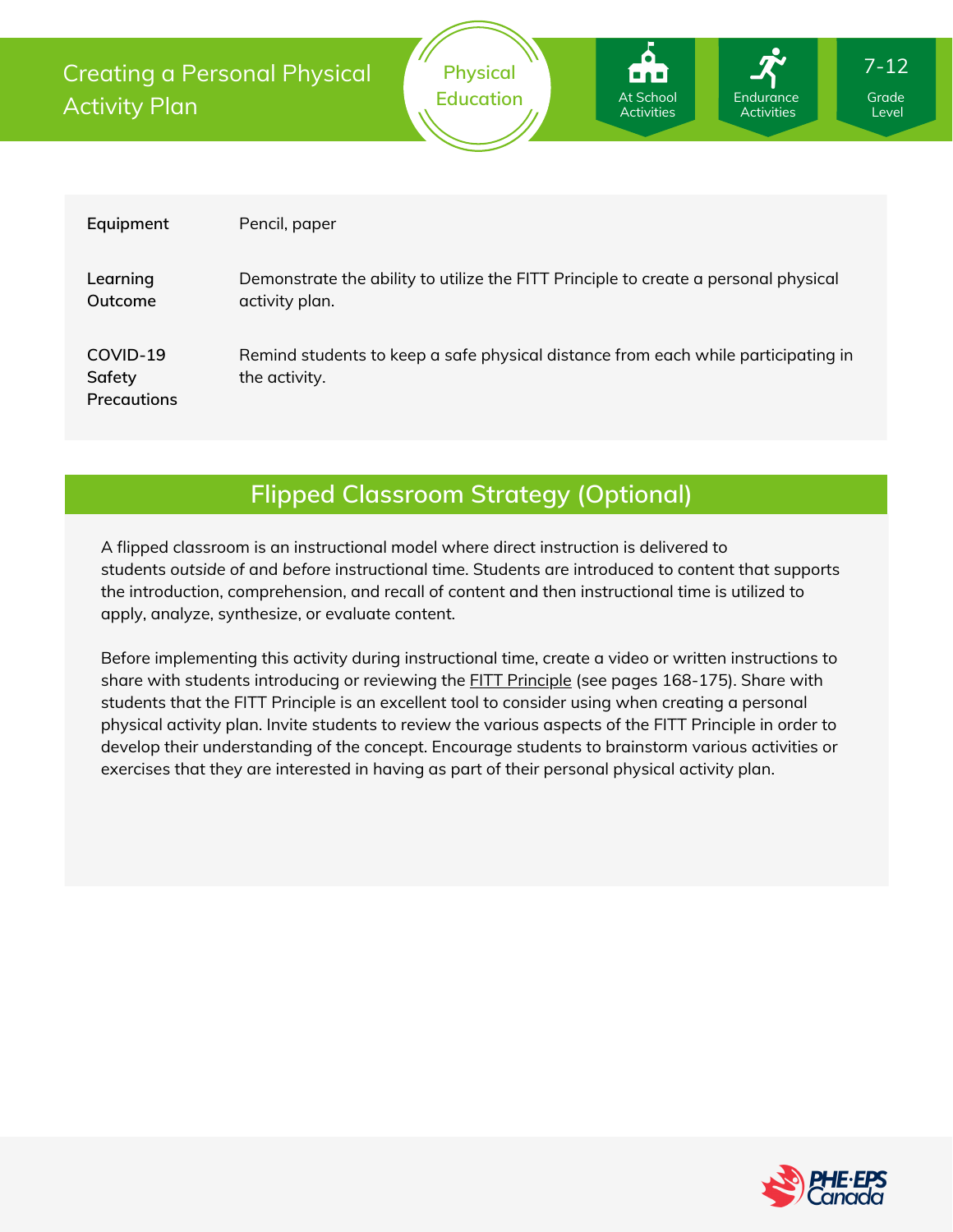At School Activities

Endurance Activities

# **Activity Description**

If utilizing a flipped classroom approach, remind students to apply the techniques they learned or reviewed about the FITT Principle in the video or document. If not utilizing a flipped classroom approach, introduce or review the FITT [Principle](https://www.edu.gov.mb.ca/k12/cur/physhlth/frame_found_gr11/rm/module_b_lesson_6.pdf) (see pages 168-175). Share with students that the FITT Principle is an excellent tool to consider using when creating a personal physical activity plan. Invite students to review the various aspects of the FITT Principle in order to develop their understanding of the concept. Encourage students to brainstorm various activities or exercises that they are interested in having as part of their personal physical activity plan.

Begin the activity by explaining to students that their physical health and fitness journey is a lifelong personal journey that will inevitably have different barriers arise, so creating a personal physical activity plan will support them in maintaining lifelong physical activity. Share with students that a well-designed personal physical activity plan will outline how often (frequency), how long(time), and how hard (intensity) a person exercises, and what kinds of exercises (type) are selected. The exercise frequency, intensity, time, and type (FITT) are key components of any physical activity plan or routine. Share with students the **FITT Principle [Guidelines](https://www.edu.gov.mb.ca/k12/cur/physhlth/frame_found_gr11/rm/module_b_lesson_6.pdf)** (see page 179) so that they can gain an understanding of components to include in their physical activity plan.

Share with students that each person will have a different physical activity plan because everyone has activity preferences and is also at a different place within their physical health and fitness journeys. Once students have finished creating their physical activity plans, invite students to share a component of their physical activity plan. The student becomes the instructor and guides the class through this part of their plan, whether it be playing a sport, dancing, performing a fitness routine, or some other physical activity. Encourage students to implement their physical activity plans and provide opportunities for students to reflect on, assess, and modify their plans regularly.



Level

7-12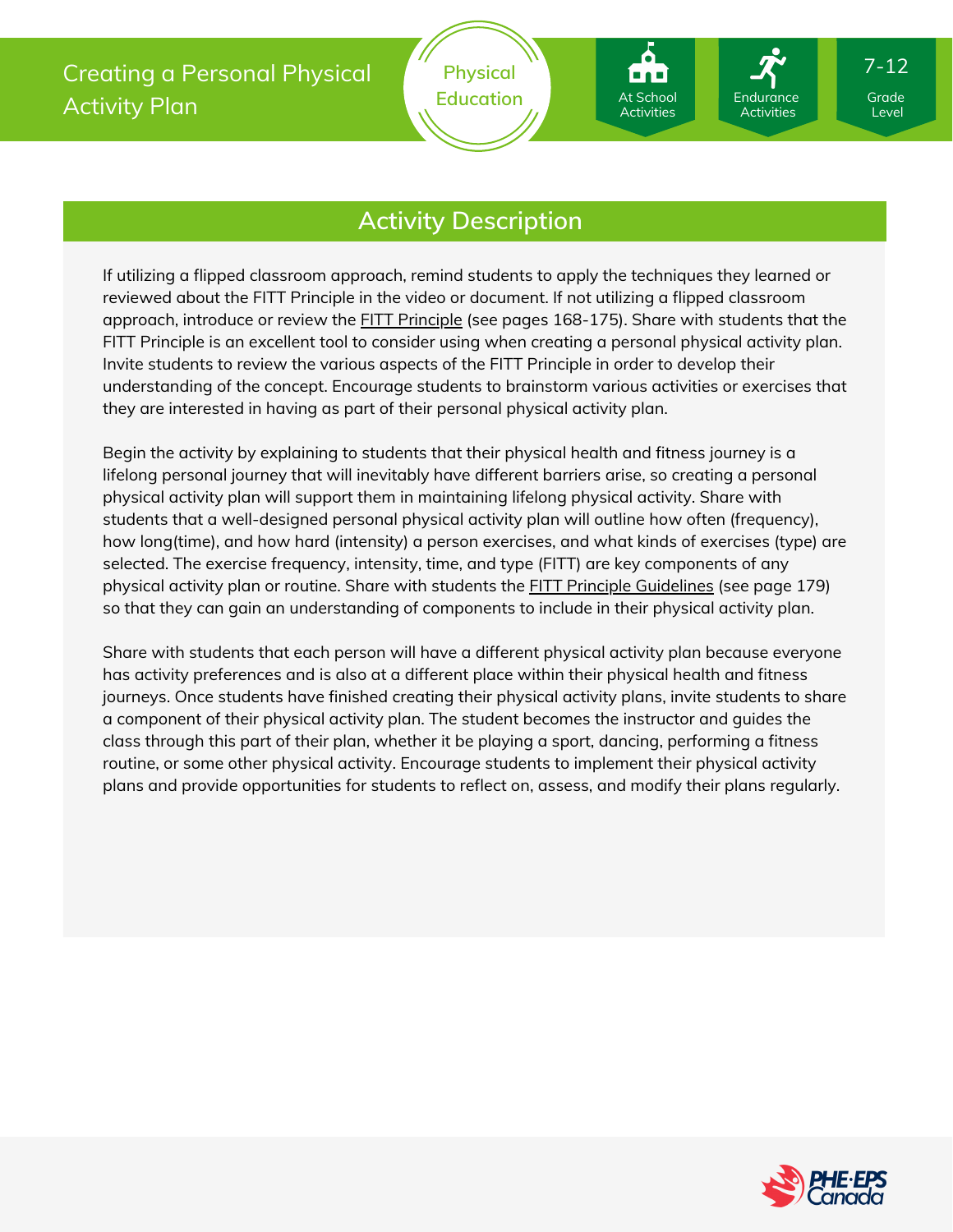## Creating a Personal Physical Activity Plan



# **Physical Education Competencies Reflection Questions**



## **MOVE**

**Develop psychomotor skills, tactics, and strategies that facilitate a variety of physical activities across diverse environments.**



### **THINK**

**Develop cognitive skills and strategies for a variety of movement contexts that facilitate critical thinking, decision making, and problem solving.**

**Develop affective skills and strategies that facilitate healthy and safe relationships with themselves, with**



#### **others, and with their environment. ACT**

**FEEL**

**Practice behaviour skills and strategies that facilitate movement competence and confidence.**



At School Activities

Endurance Activities

Level

7-12

Reflection is important to support learning during physical education. Consider asking students the reflection questions below and discuss the answers together.

- *How do you think your physical activity plan may change during different stages of your life?*
- *How can you ensure to maintain your plan throughout these stages? What is one thing that interested you/surprised you about the FITT Principle? Why?*



# **Inclusion Considerations**

Modifications can be made to a variety of activity components to ensure inclusion. As you plan activities, consider how everyone can be involved and how to modify or adapt the activities to ensure the full inclusion of all. The STEP framework provides modifications to the following activity components space, task, equipment, and people.

| Space                                                             | Task                                                          | Equipment                                                                            | D<br>People                                                                                                                                |
|-------------------------------------------------------------------|---------------------------------------------------------------|--------------------------------------------------------------------------------------|--------------------------------------------------------------------------------------------------------------------------------------------|
| Complete the activity in<br>a space with minimal<br>distractions. | Create a class physical<br>activity plan and<br>implement it. | Students use the<br>necessary equipment to<br>complete the activity<br>successfully. | Invite students to work<br>together to brainstorm<br>different activities and<br>exercises that they can<br>incorporate in their<br>plans. |